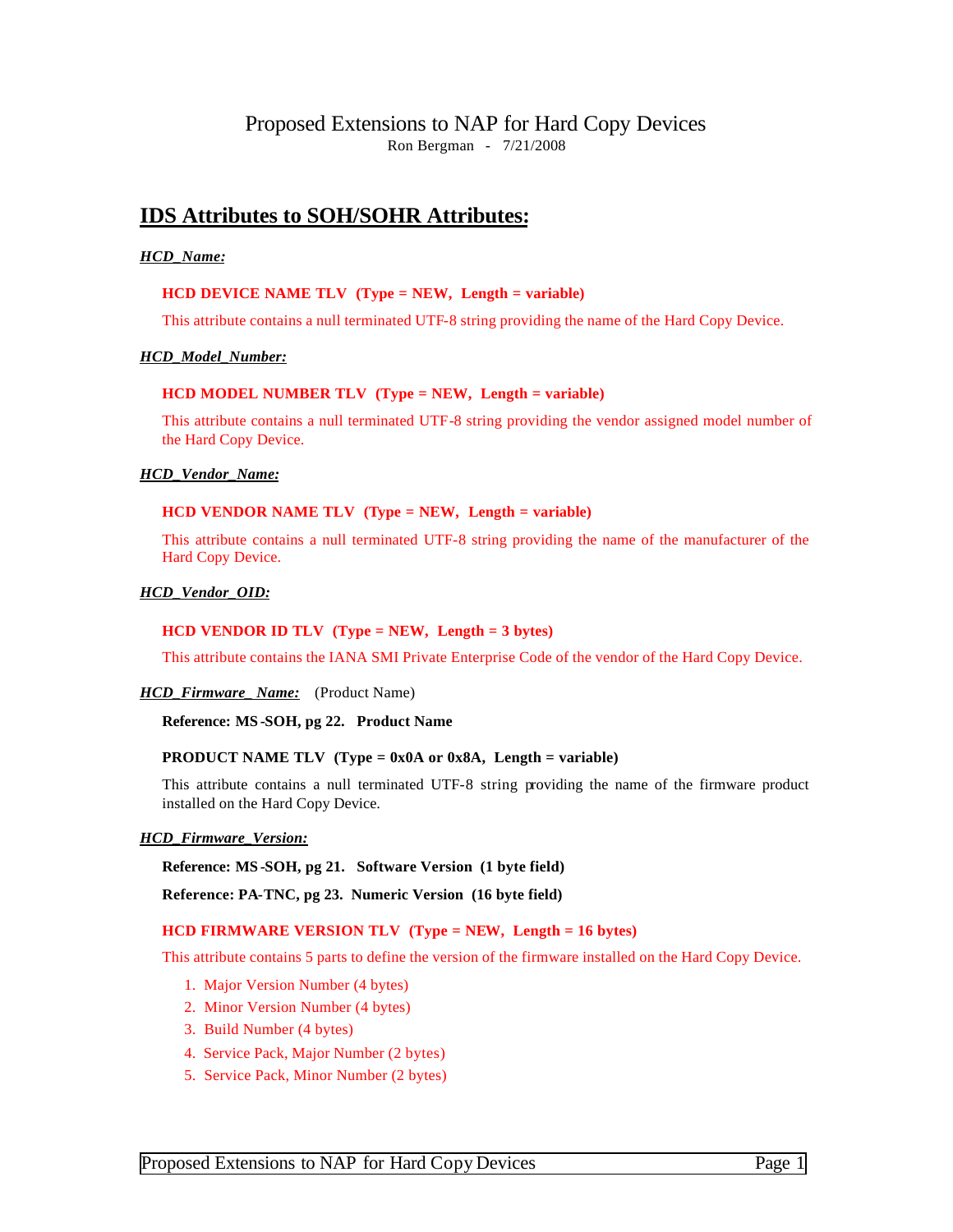## *HCD\_Firmware\_Patches:*

#### **HCD SOFTWARE PATCHES TLV (Type = NEW, Length = variable)**

This attribute contains a null terminated UTF-8 string defining the firmware patches that have been installed on the Hard Copy Device.

## **Applets Group has been skipped**

#### *HCD\_Application\_Name:*

## **HCD APPLICATION NAME TLV (Type = NEW, Length = variable)**

This attribute contains a null terminated UTF-8 string providing the name of the application in the Hard Copy Device.

## *HCD\_Application\_Version:*

#### **Reference: PA-TNC, pg 23. Numeric Version (16 byte field)**

## **HCD APPLICATION VERSION TLV (Type = NEW, Length = 16 bytes)**

This attribute contains 5 parts to specify the version of the application in the Hard Copy Device.

- 1. Major Version Number (4 bytes)
- 2. Minor Version Number (4 bytes)
- 3. Build Number (4 bytes)
- 4. Service Pack, Major Number (2 bytes)
- 5. Service Pack, Minor Number (2 bytes)

#### *HCD\_Firewall\_Setting:*

**Reference: PA-TNC, pg 29. Port Filter (8 byte field)**

## **HCD FIREWALL SETTING TLV (Type = NEW, Length = 4 bytes)**

This attribute defines the current state of all ports existing on the Hard Copy Device. Each existing port is represented by the following three parameters.

- 1. Blocked Flag (1 byte)
- 2. Protocol (1 byte)
- 3. Port Number (2 bytes)

#### *HCD\_Certification\_State:*

**Reference: MS -SOH, pg 14. Compliance Result Codes**

#### **COMPLIANCE RESULT CODES TLV (Type = 0x04, Length = variable)**

This attribute contains an array of SOH Result Codes defining the compliance of the Hard Copy Device.

#### *HCD\_Configuration\_State:* **has been skipped**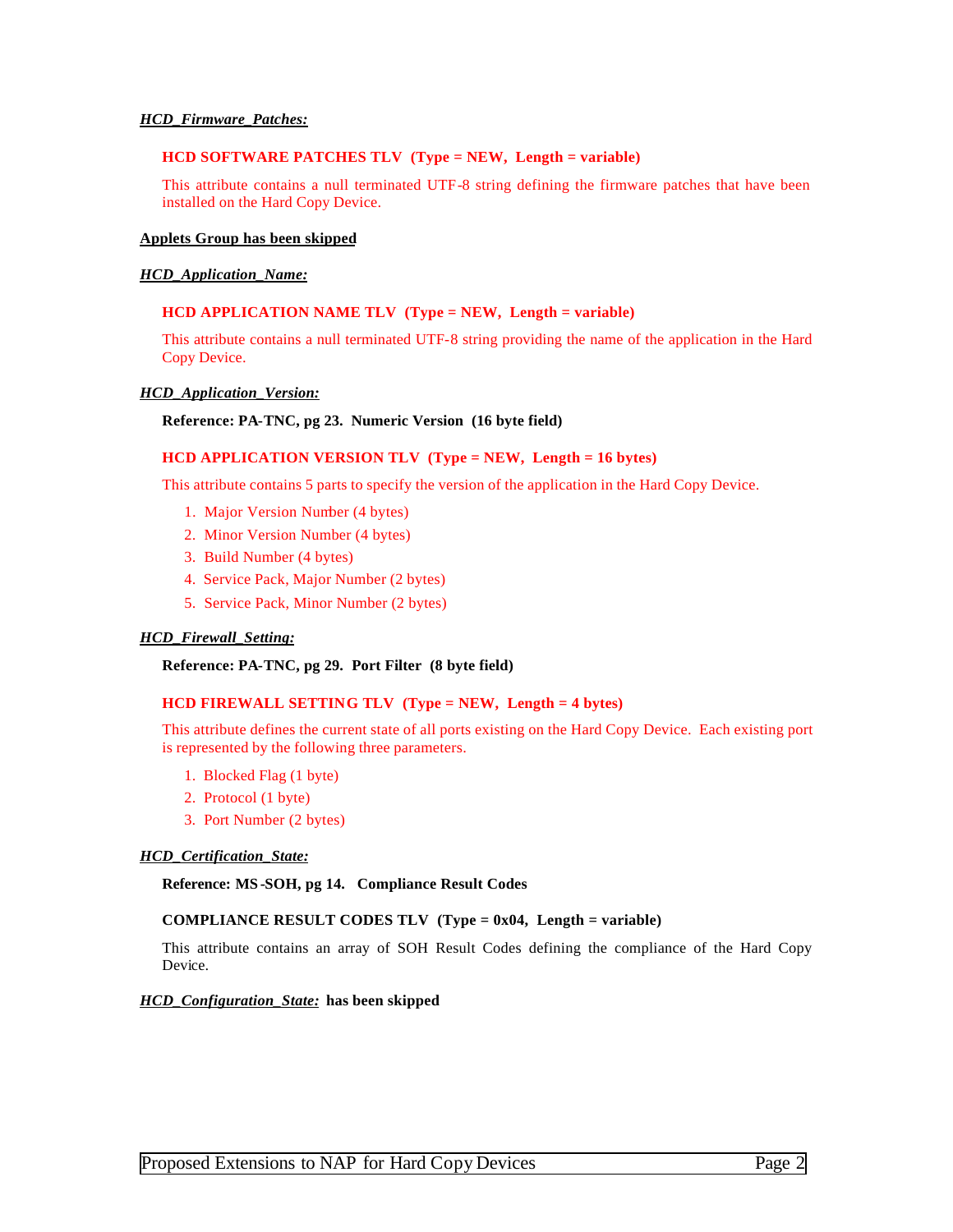## *HCD\_Bridging\_Enabled:*

#### **HCD BRIDGING ENABLED TLV (Type = NEW, Length = 1 byte)**

This attribute, when true, indicates this Hard Copy Device network interface is being used as a bridge, router, or proxy for other devices.

## *HCD\_PSTN\_Fax\_Enabled:*

## **HCD PSTN FAX ENABLED TLV (Type = NEW, Length = 1 byte)**

This attribute, when true, indicates the Hard Copy Device PSTN Fax function is enabled.

## *HCD\_AdminPW\_Configured:*

## **HCD ADMINPW\_CONFIGURED TLV (Type = NEW, Length = 1 byte)**

This attribute, when true, indicates the Hard Copy Device's default administrator password or other credentials have been changed from the out-of-box configuration.

#### *HCD\_Secure\_Time\_Enabled:* **has been skipped**

## *HCD\_Time\_Source:* **has been skipped**

*HCD\_Min\_Encryption\_Cipher\_Suite:* **has been skipped**

*HCD\_Min\_Encryption\_Key\_Length:* **has been skipped**

*HCD\_Min\_Security\_Level:* **has been skipped**

#### *New TLVs defined above could be presented as sub-TLVs of:*

**Reference: MS -SOH, pg 15**

## **VENDOR SPECIFIC TLV (Type = 7, Length = variable)**

This required attribute contains vendor specific information. The *Value* field contains two parts.

#### **1. VENDOR ID FIELD (4 bytes)**

This optional field may contain the IANA SMI of the organization defining the content and structure of the *Data* field. NAP does not interpret this field and it may be used for any purpose or omitted.

For HCDs this will be the PWG SMI 2699 (0xA8B).

## **2. DATA FIELD (variable)**

This field contains the vendor specific data. PWG TLVs follow.